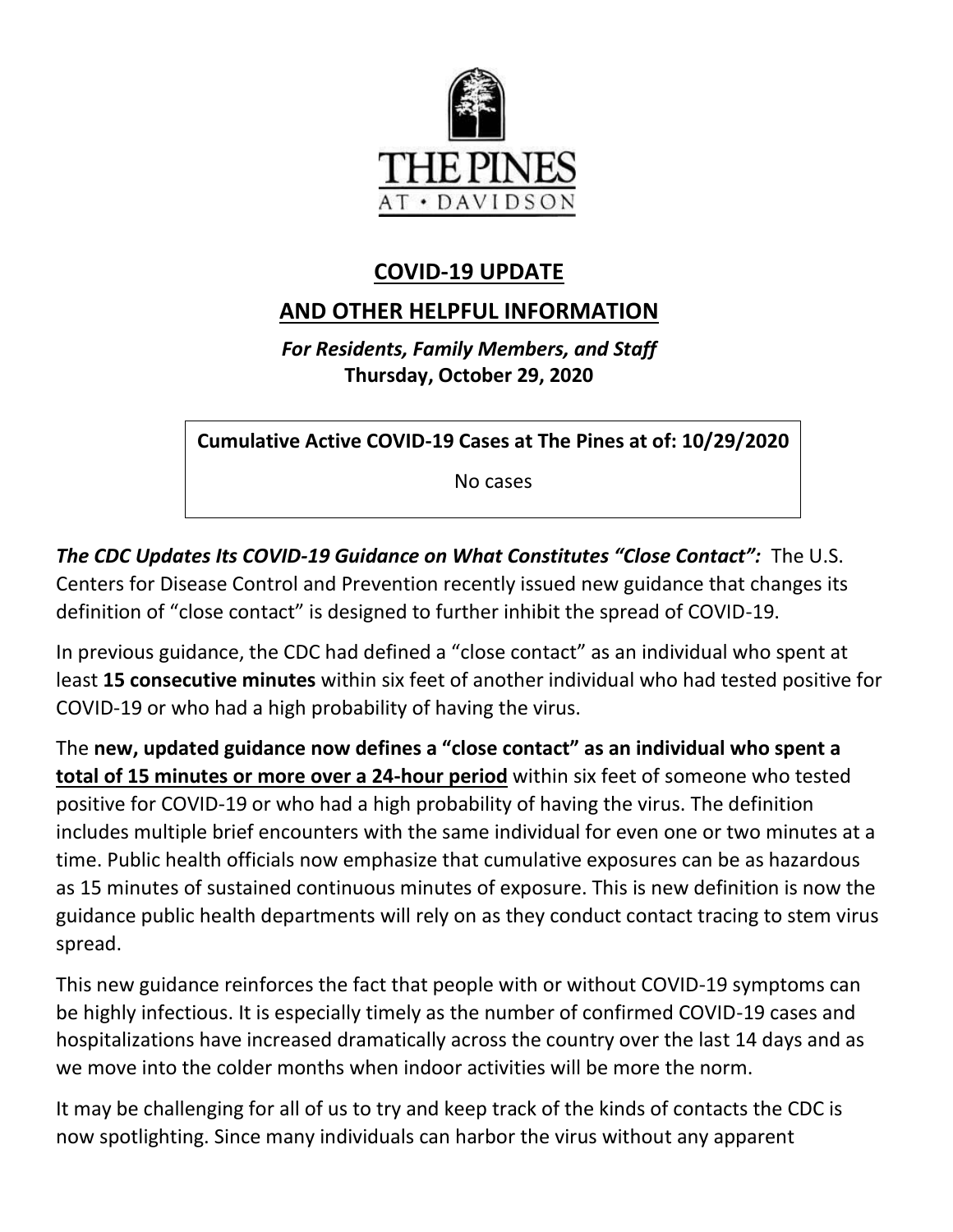symptoms and not know it, the CDC reminds all of us of the continued importance of wearing masks, maintaining a safe distance of at least 6 feet in confined spaces both indoors and outdoors, and keeping up with hand hygiene.

### **ADDITIONAL HELPFUL INFORMATION**

# **Potential Benefits of Living in a CCRC**

A resident recently asked us to share an interesting [article](https://www.mylifesite.net/blog/post/another-study-finds-potential-health-benefits-to-living-in-a-ccrc/?utm_medium=email&_hsmi=98343412&_hsenc=p2ANqtz--1-NCYV5JyUCzl2vfbnY96CO-OW3TqDeH3Q_NWkrNEKxLf6cm20JVFAJ0Q0r8CGmkxt2Hhh5c5RdekF3NHXNGCPzpzd9DGP3oPpouesjjKX3SmJU8&utm_content=98343412&utm_source=hs_email) from a blog that describes the potential benefits of living in a Continuing Care Retirement Community, such as The Pines.

The author describes a U.K. study that compared the wellbeing of senior adults who lived in CCRC's to those individuals who remained in their homes. The research noted that residents of CCRC's had fewer hospital stays (due to unexpected accidents); were up to 75% more physically active, and reported to be 'never' or 'hardly ever' lonely than those individuals who opted to age-in-place.



The article notes that while U.S. retirement communities are somewhat different (with additional benefits such as a pool), comparable studies in U.S. have had similar findings. A 2018 Age Well Study conducted by the Mather LifeWays Institute on Aging in conjunction with Northwestern University, for example, noted that CCRC residents "tend to have greater emotional, social, physical, intellectual, and vocational wellness than a demographically similar control group." It acknowledges that particularly during a pandemic, "remaining physically active and socially connected to others," are benefits that a CCRC can offer residents.

### **Spotted While Walking in the Windy Rain**